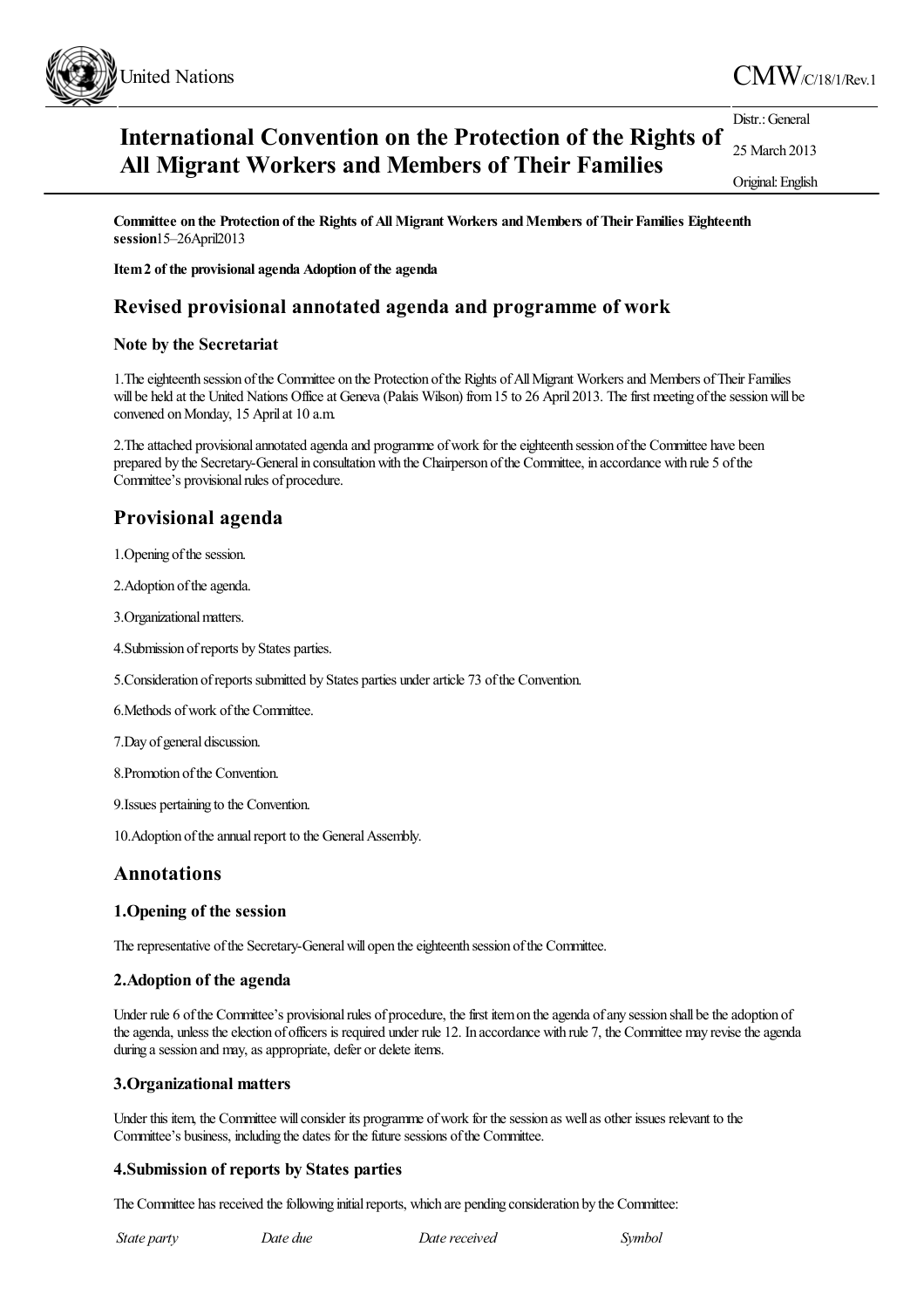| Morocco      | 1 July 2004  | 12 July 2012    | CMW/C/MAR/1 |
|--------------|--------------|-----------------|-------------|
| Burkina Faso | 1 March 2005 | 6 November 2012 | CMW/C/BFA/1 |
| Uruguay      | 1 July 2004  | 30 January 2013 | CMW/C/URY/1 |

The Committee has received the following second periodic reports, which are pending consideration by the Committee:

| <i>State party</i>               | Date due    | Date received   | <i>Symbol</i> |
|----------------------------------|-------------|-----------------|---------------|
| Bolivia (Plurinational State of) | 1 July 2009 | 18 October 2011 | CMW/C/BOL/2   |
| Colombia                         | 1 May 2011  | 18 October 2011 | CMW/C/COL/2   |
| Azerbaijan                       | 1 May 2011  | 26 October 2011 | CMW/C/AZF/2   |

The following initial reports were due, but had not yet been received as at 1 February 2013:

| <i>State party</i>               | Date due        |
|----------------------------------|-----------------|
| Bangladesh                       | 1 December 2012 |
| <b>Belize</b>                    | 1 July 2004     |
| Cape Verde                       | 1 July 2004     |
| Ghana                            | 1 July 2004     |
| Guinea                           | 1 July 2004     |
| Guyana                           | 1 November 2011 |
| Honduras                         | 1 December 2006 |
| Jamaica                          | 1 January 2010  |
| Kyrgyzstan                       | 1 January 2005  |
| Lesotho                          | 1 January 2007  |
| Libya                            | 1 October 2005  |
| Mauritania                       | 1 May 2008      |
| Nicaragua                        | 1 February 2007 |
| Niger                            | 1 July 2010     |
| Nigeria                          | 1 November 2010 |
| Peru                             | 1 January 2007  |
| Saint Vincent and the Grenadines | 1 February 2012 |
| Seychelles                       | 1 July 2004     |
| Timor-Leste                      | 1 May 2005      |
| Turkey                           | 1 January 2006  |
| Uganda                           | 1 July 2004     |

The following second periodic reports were due, but had not yet been received as at 1 February 2013:

| State party          | Date due        |
|----------------------|-----------------|
| Algeria              | 1 May 2012      |
| Egypt                | 1 December 2010 |
| El Salvador*         | 1 July 2009     |
| Mali*                | 1 October 2009  |
| Philippines*         | 1 May 2011      |
| Sri Lanka*           | 1 November 2011 |
| Syrian Arab Republic | 1 October 2011  |

### **5.Consideration of reports submitted by States parties under article 73 of the Convention**

At its eighteenth session, the Committee will consider the second periodic reports received from Azerbaijan (CMW/C/AZE/2), the Plurinational State of Bolivia (CMW/C/BOL/2) and Colombia (CMW/C/COL/2).

The Secretary-General has informed the States parties concerned of the dates on which their reports are scheduled for consideration by the Committee, in accordance with the provisional programme of work (see annex).

### **6.Methods of work of the Committee**

Under this item, the Committee will discuss its methods of work, harmonization of treaty body working methods and other issues arising out of the ongoing treaty body strengthening process. In particular, the Committee will continue to discuss the report of the United Nations High Commissioner for Human Rights on the strengthening of the human rights treaty bodies of June 2012 (A/66/860).

### **7.Day of general discussion**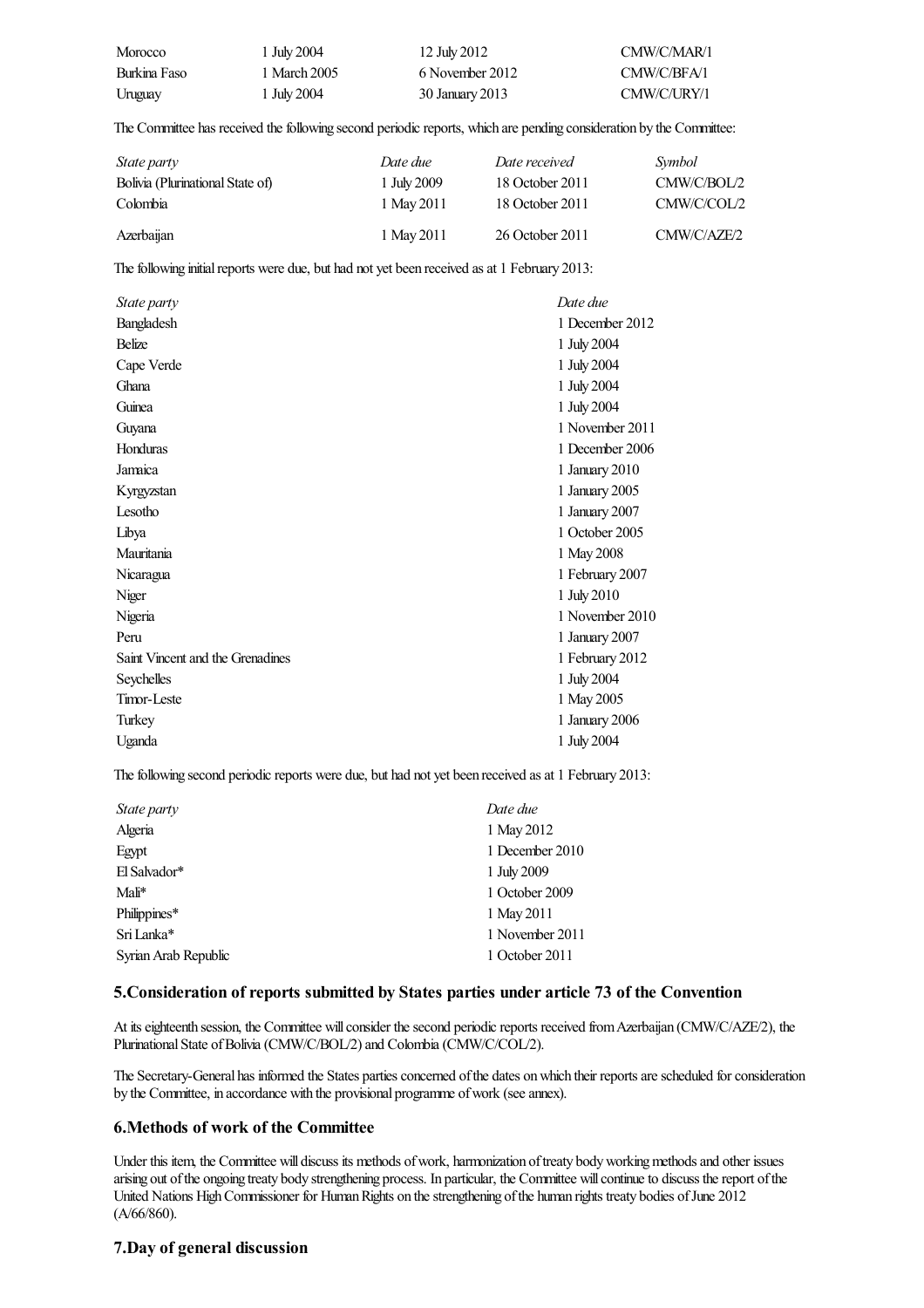At its seventeenth session, the Committee decided to hold a day of general discussion on the importance of migration statistics for treaty reporting and migration policies, and agreed to invite interested States, organizations and individuals to participate in that discussion. The day of general discussion will be held on Monday, 22 April 2013.

### **8.Promotion of the Convention**

Under this item, the Committee will discuss its involvement in and support for various events to continue promoting the Convention. It will also convene an informal meeting with States that have signed but not yet ratified the Convention, with a view to promoting their ratification of the Convention.

### **9.Issues pertaining to the Convention**

Under this item, the Committee will discuss the adoption of a general comment on the rights of migrant workers in an irregular situation and members of their families, following its day of general discussion at its fifteenth session.

## **10.Adoption of the annual report to the General Assembly**

**In accordance with article 74, paragraph 7, of the Convention, the Committee shall submit an annual report to the General Assembly on the implementation of the Convention.**

## **Annex**

## **Provisional programme of work**

| Date/time                                       |      | Agenda<br>Documentation/programme                                                                                                                                               |
|-------------------------------------------------|------|---------------------------------------------------------------------------------------------------------------------------------------------------------------------------------|
| Monday, 15<br><b>April</b><br>213 <sub>th</sub> |      |                                                                                                                                                                                 |
| meeting                                         | 1    | Opening of the session ( <i>public</i> )                                                                                                                                        |
| 10.00-11.00                                     |      |                                                                                                                                                                                 |
|                                                 | 2, 3 | Adoption of the agenda and consideration of the programme of work ( <i>public</i> )                                                                                             |
|                                                 | 8    | Activities to promote the Convention (public)                                                                                                                                   |
| 11.00-12.00                                     |      | Informal meeting with the United Nations bodies and specialized agencies (closed)                                                                                               |
| 12.00-13.00                                     |      | Informal meeting with non-governmental organizations and national human rights institutions (public)                                                                            |
| 214 th                                          |      |                                                                                                                                                                                 |
| meeting                                         | 5    | Consideration of reports submitted by States parties under article 73 of the Convention: second periodic<br>report of Colombia (CMW/C/COL/2) (public)                           |
| 15.00-18.00                                     |      |                                                                                                                                                                                 |
| Tuesday, 16<br>April                            |      |                                                                                                                                                                                 |
| 215 <sub>th</sub>                               |      |                                                                                                                                                                                 |
| meeting                                         | 5    | Consideration of reports submitted by States parties: second periodic report of Colombia (cont'd) (public)                                                                      |
| 10.00-13.00                                     |      |                                                                                                                                                                                 |
| 216 th<br>meeting                               | 5    | Consideration of reports submitted by States parties under article 73 of the Convention: second periodic<br>report of the Plurinational State of Bolivia (CMW/C/BOL/2) (public) |
| 15.00-18.00                                     |      |                                                                                                                                                                                 |
| Wednesday,<br>17 April                          |      |                                                                                                                                                                                 |
| 217 th                                          |      |                                                                                                                                                                                 |
| meeting                                         | 5    | Consideration of reports submitted by States parties: second periodic report of the Plurinational State of<br>Bolivia (cont'd) ( <i>public</i> )                                |
| 10.00-13.00                                     |      |                                                                                                                                                                                 |
| 218 th                                          |      |                                                                                                                                                                                 |
| meeting                                         | 5    | Consideration of reports submitted by States parties under article 73 of the Convention: second periodic<br>report of Azerbaijan (CMW/C/AZE/2) (public)                         |
| 15.00-18.00                                     |      |                                                                                                                                                                                 |
| Thursday,<br>18 April                           |      |                                                                                                                                                                                 |
| 219 th                                          |      |                                                                                                                                                                                 |
| meeting                                         | 5    | Consideration of reports submitted by States parties: second periodic report of Azerbaijan (cont'd) (public)                                                                    |